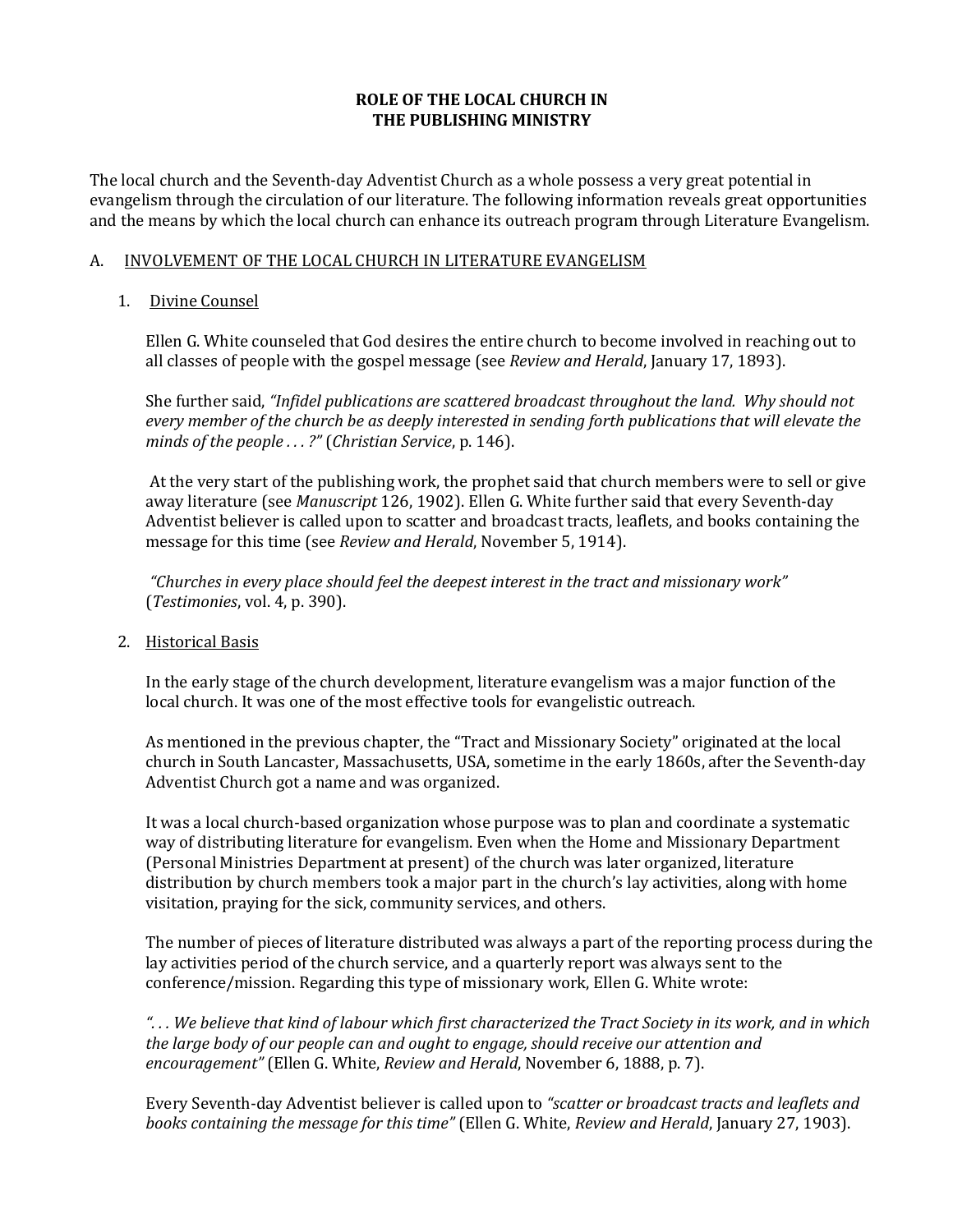### B. ESTABLISHMENT OF THE PUBLISHING MINISTRIES DEPARTMENT IN THE -LOCAL CHURCH

## 1. Publishing Ministries Department

According to the Church Manual, the Publishing Ministries Department is organized to coordinate and promote literature evangelism in the local church under the supervision of the Publishing Ministries Council and the appropriate publishing organization for the territory. It will assist the local church departments in the promotion, sale, and distribution of subscription magazines and other literature. The department is to work with the pastor and departments of the church in planning for systematic ways to involve the church membership in accomplishing these objectives.

*"There are many places in which the voice of the minister cannot be heard, places which can be reached only by our publications,—the books, papers, and tracts filled with the Bible truths that the people need" (Colporteur Ministry*, p. 4).

### 2. Election of Publishing Ministries Director

The Publishing Ministries Director is elected by the church to provide leadership in literature evangelism activities of the church and in the spiritual nurture of members through literature. His/her duties include the following:

- a. Serving as chairperson of the Publishing Ministries Council and be responsible for implementing the Personal Ministries Council's decisions.
- b. Recruiting church members to serve as literature evangelists.
- c. Ordering literature supplies, as needed, through the Personal Ministries secretary.
- d. Submitting reports to the conference/mission regarding the Publishing Ministry/Literature Evangelism activities of the church.
- e. Serving as a member of the local church board.

## C. APPOINTMENT OF PUBLISHING MINISTRIES COUNCIL

The Church Manual provides the appointment of Publishing Ministries Council in the local church by the Church Board.

1. Membership

Publishing Ministries Department Director - Chairman Personal Ministries Leader Personal Ministries Secretary Adventist Youth Leader Communication Leader Church Elder(s) Church Pastor Other Members who can contribute ideas for Literature Evangelism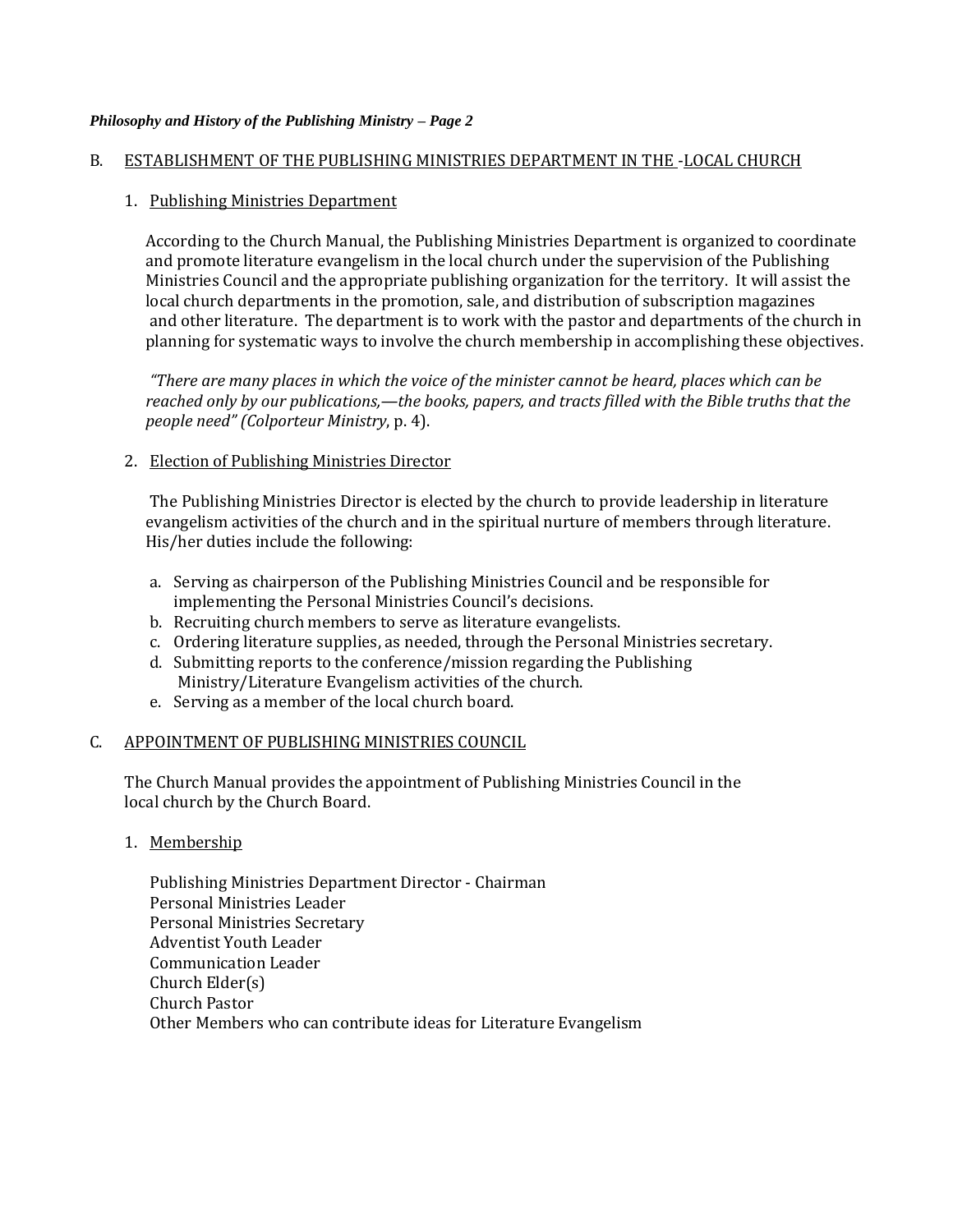## 2. Publishing Ministries Council

The duties of this council may include the following:

- a. Assisting the conference/mission/field, or appropriate publishing organization for the territory, in promoting the Publishing Ministry, recruiting literature workers, and recommending church members who have special gifts to work as literature evangelists.
- b. Arranging with the conference/mission/field Publishing Ministries Department, or appropriate publishing organization for the territory, to conduct literature evangelism awareness seminars in the church and to conduct training seminars for members who have indicated an interest in becoming literature evangelists.
- c. Promoting the purchase and reading of Spirit of Prophecy books for personal spiritual development and nurture.
- d. Assisting departments in the selection and circulation of literature such as missionary books, magazines, and Spirit of Prophecy books.

## D. REVIVAL AND EVANGELISM THROUGH LENDING LIBRARIES

1. Church Lending Library

Churches are encouraged to establish a Church Lending Library comprising Spirit of Prophecy (SOP) and other religious books. These books would be used in a lending program, both to church members for spiritual uplift and to neighbors for evangelism.

## 2. Personal Lending Library

Church members who are financially well-off usually can afford to purchase SOP books and other evangelistic books and magazines to establish their own personal lending library. These books can be shared with their friends who are non-Seventh-day Adventists for witnessing. Every church member is encouraged to own SOP books, at least a set of *The Conflict of the Ages* series.

## 3. Counsels from the Prophet

In *Testimonies*, vol. 4, p. 390, Ellen G. White calls for churches to develop an organized plan for literature distribution and to place the Spirit of Prophecy and Testimonies in the library of each family so they may be read thoroughly.

She also instructed the church members to lend their neighbors some smaller books. Then if the neighbors' interest is awakened, they are to take larger books and encourage them to buy copies for themselves (*Review & Herald*, November 6, 1888).

# E. DEVELOPMENT OF PLANS FOR FREE LITERATURE CIRCULATION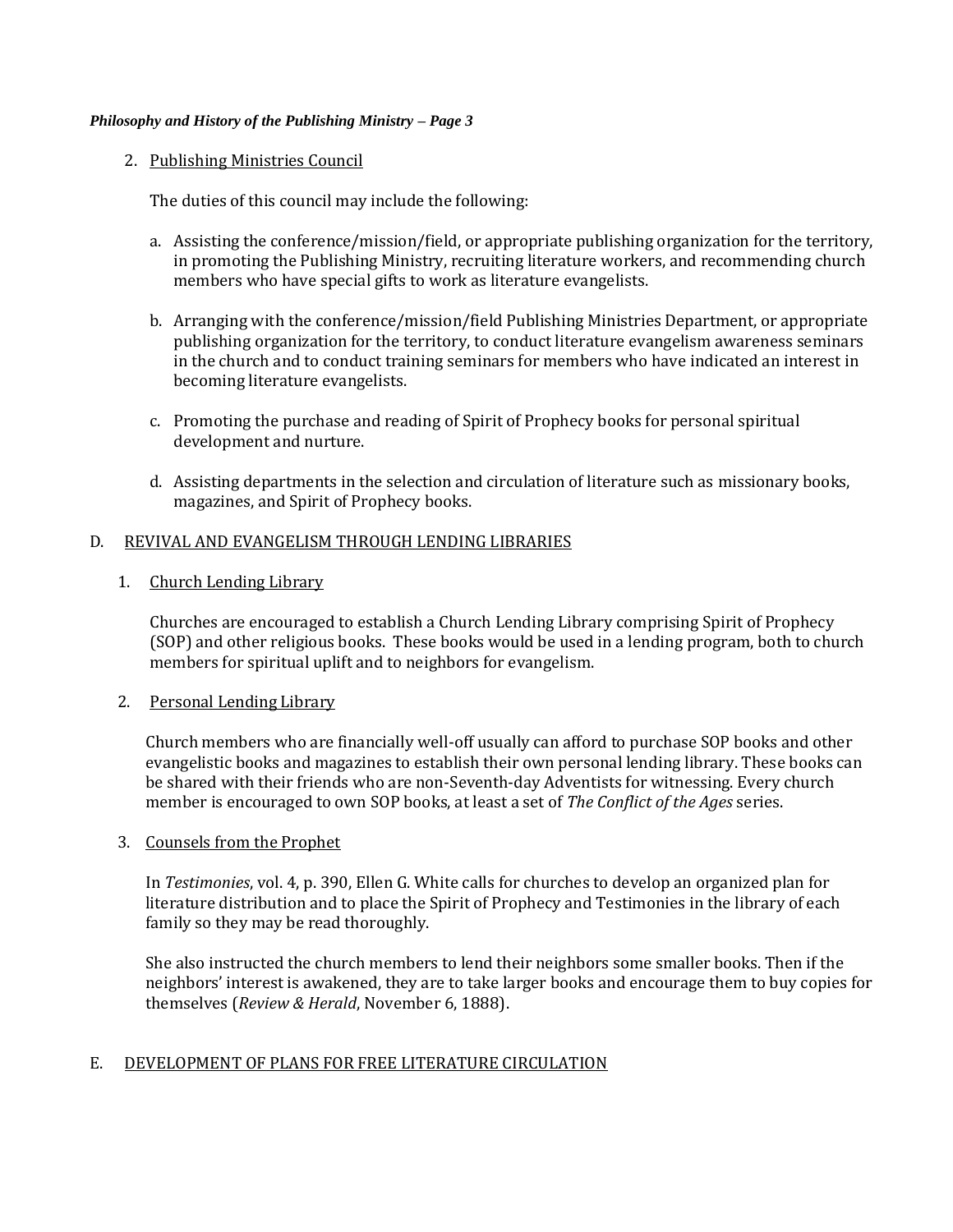### 1. Evangelistic Literature Resource Center or Display Rack

Every local church shall serve as an Evangelistic Literature Resource Center. Unions, conferences and missions will work with local churches to secure these literature materials for the church. Our publishing houses shall cooperate in this program.

- a. Each local church is encouraged to make a display rack in the church where evangelistic literature can be placed. This will be taken care of by the Church Literature Evangelism Council.
- b. Visitors will be encouraged to take or be given copies of the outreach literature.

### 2. Missionary Books Sponsorship Program (Tell The World)

- a. In this concept of lay involvement, the church members are encouraged to sponsor a certain number of copies of the annual missionary book and other small evangelistic literature.
- b. *"Missionary Book of the Year"* Each year the General Conference (GC) or division assigns a missionary book of the year to be printed in large quantity and circulated by members through personal sponsorship.

The books, with the church's address, can then be placed by the church members in hotels, schools, banks, and other offices.

They can also be shared by members with their neighbors, friends, officemates, classmates, and others, all throughout the year and especially during the annual "Literature Evangelism Emphasis Week."

#### 3. Sponsorship of Magazine Subscription

In this concept of Lay Involvement the publishing house shall offer a discounted "Global Mission Subscription Promotion" for religious and health magazines. Any church member who will subscribe for one full year shall receive one copy of every issue and another copy mailed to his friend or neighbor.

#### 4. Systematic Tract Distribution

- a. Appropriation from our various church organizations shall make possible the development and printing of evangelism tracts in large quantities.
- b. These tracts shall be developed in the context of various beliefs (Muslims, Hindus, Buddhists, and others) to avoid religious prejudices. Health evangelism tracts will also be valuable.
- c. Each local church shall identify unentered areas. And church members shall be assigned to each area who will then be responsible for the tract distribution. These tracts can facilitate easy access to home visitation.
- d. Voice of Prophecy (VOP), religious, or health enrollment drive can also be easily facilitated through this visitation process by carrying VOP Lesson 1.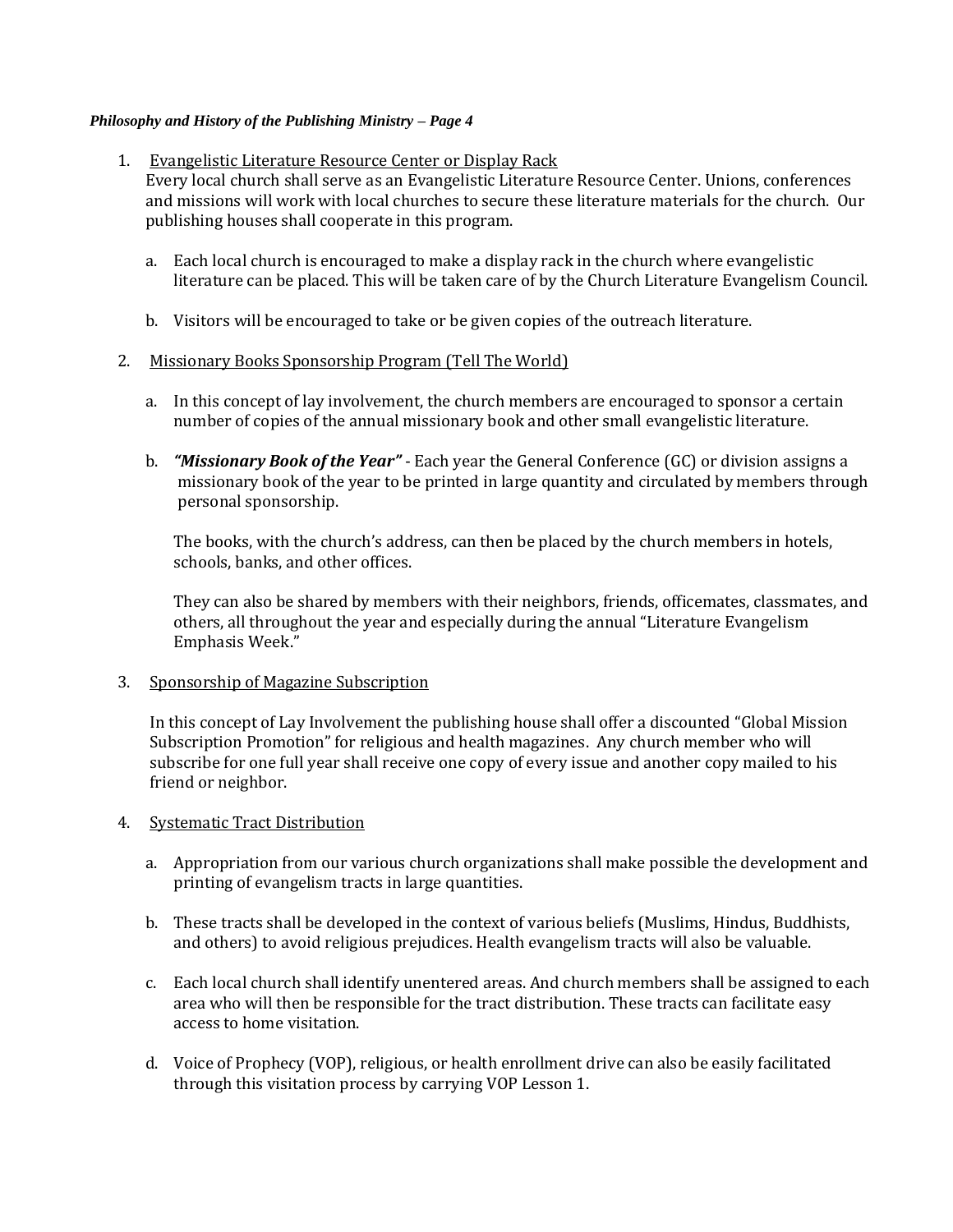## 5. Dedicating a Pocket to the Lord

This can be done by every church member. This concept encourages every Seventh-day Adventist member to carry tracts or literature in his or her pocket every time they travel or to every place they go (market, work, and others) and share the gospel through this literature.

### F. SUPPORTING THE LITERATURE MINISTRY PROGRAM

Other important areas whereby the church can help God's work through Literature Evangelism are the following:

## 1. Recommending Names for the Literature Ministry

The Church Board can help in encouraging members who have the spiritual gift of communication to join the Literature Ministry and recommend them to the conference or mission Publishing Ministries Department.

## 2. Giving Moral Support to Literature Evangelists in the Church

This is a very valuable assistance that local churches can give to boost the morale of literature evangelists (LEs) in their churches. The LEs are self-supporting workers of the church, relying fully by faith upon God for their livelihood. They need constant encouragement and moral support from our members.

## 3. Holding and Sponsoring LE Fellowship Meetings

Once a quarter the LE group holds weekend fellowship meetings in local churches. A local church can sponsor at least one LE weekend fellowship meeting a year. Many local churches are already doing this gesture of support toward the Literature Ministry and our literature evangelists. With these meetings the church members are also blessed and revived.

# 4. Regular Prayers for LEs and Their Ministry

The prayers of our church members for the literature evangelists and the Literature Ministry are always a great source of power and success in conducting God's work.

#### G. ENGAGING IN LITERATURE EVANGELISM THROUGH SELLING

Our church members can participate in evangelism through the circulation of our Seventh-day Adventist literature through selling or subscription. The church provides a program whereby members can be literature evangelists in different categories.

## 1. Special Literature Evangelists

a. "Big Week" Literature Evangelists - Church workers and members who engage in canvassing during the "Big Week" in conjunction with the annual "Literature Evangelism Emphasis Week" designated by the division.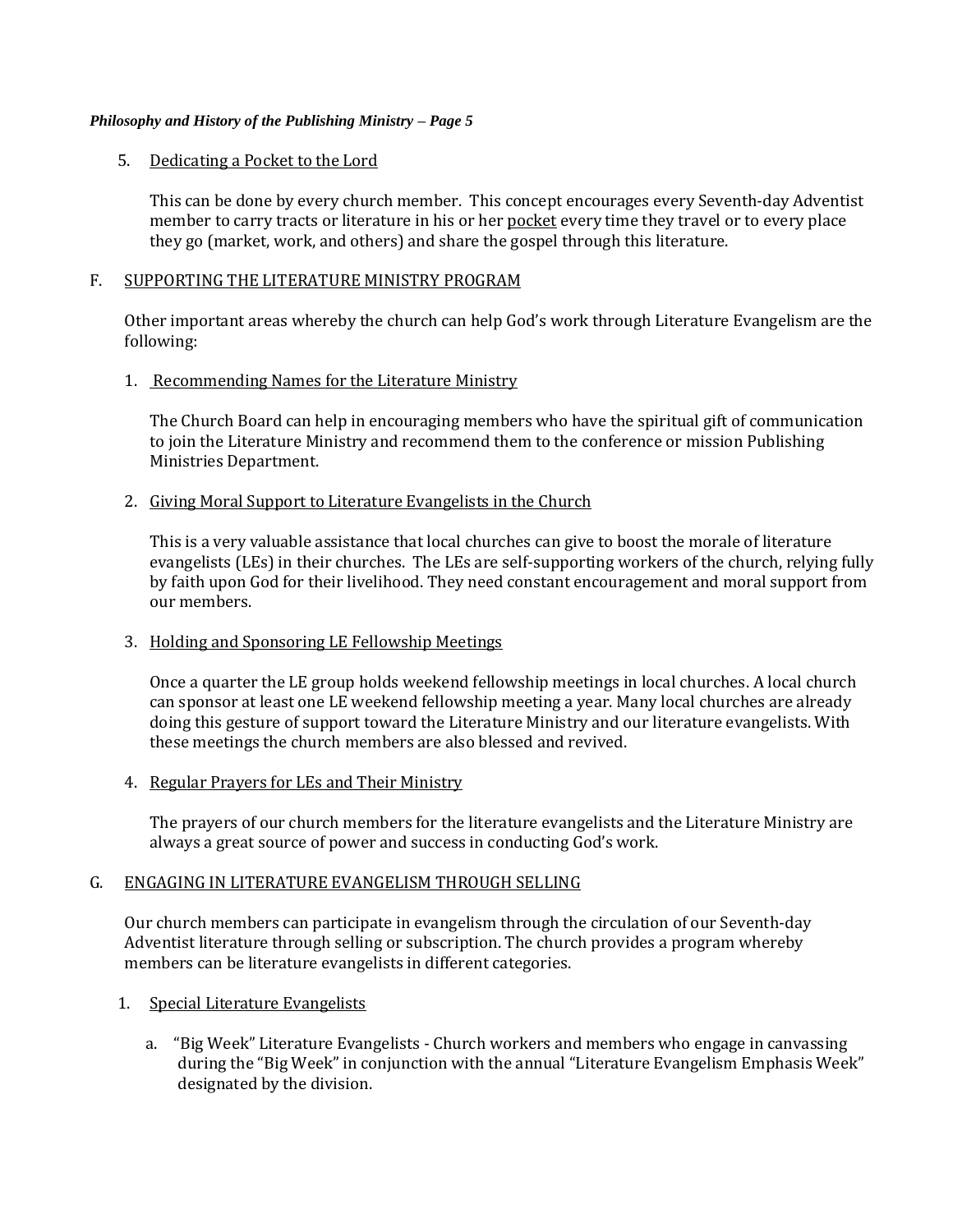- b. Holiday Literature Evangelists Members who do canvassing during holidays.
- c. Organized Children Literature Evangelists Small children in the church can be organized into witnessing teams as follows:
	- i. Pathfinders can be trained to do literature selling for outreach and to earn "AY Honors."
	- ii. School children can be organized and trained to do literature selling for outreach and to finance church projects as well.
- d. Participation in "Magazine Campaign" Each year the union assigns a "Magazine Campaign" month when members can participate in selling Seventh-day Adventist magazines, like *Signs of the Times*, health magazines, and others.
- e. Participation in Annual SOP Campaigns Once a year the division or union designates one week or one month when the church members are encouraged to go out and sell SOP books to their non-Seventh-day Adventist friends and neighbors. Examples of these books are:
	- i. Alpha & Omega Set *(The Conflict Set* Series*)*
	- ii. Family Growth Series Set (Abridged edition of the books *Adventist Home, Child Guidance, Education, Ministry of Healing,* and *Christ's Object Lessons)*
- 2. Global Mission Literature Evangelists

In coordination with the union and the local conference/mission, large churches can send and support LE missionary teams to unentered territories.

- a. LE missionary teams are sent to unentered territories for a specified period of time until interests are developed.
- b. This program may be financed through global mission funds. Financial subsidies may also be arranged between the union, local conference or mission and the local church sponsoring the global mission LE team.
- 3. Student Literature Evangelists
	- a. Local church students studying in non-Seventh-day Adventist schools can be organized to do part-time canvassing. Literature Evangelism can also be a part of the AMICUS' activities.
	- b. Students in every Seventh-day Adventist school are encouraged to join the canvassing work during their school vacations. The Student LE Program in our Seventh-day Adventist schools provides three-fold blessings for the church.
		- i. It helps the student financially to obtain a Christian education
		- ii. It provides the school good financial revenues paid by the Publishing Houses and ABCs in cash remittances in behalf of the Student LEs.
		- iii. The Literature Ministry work provides the students an excellent vision, training, and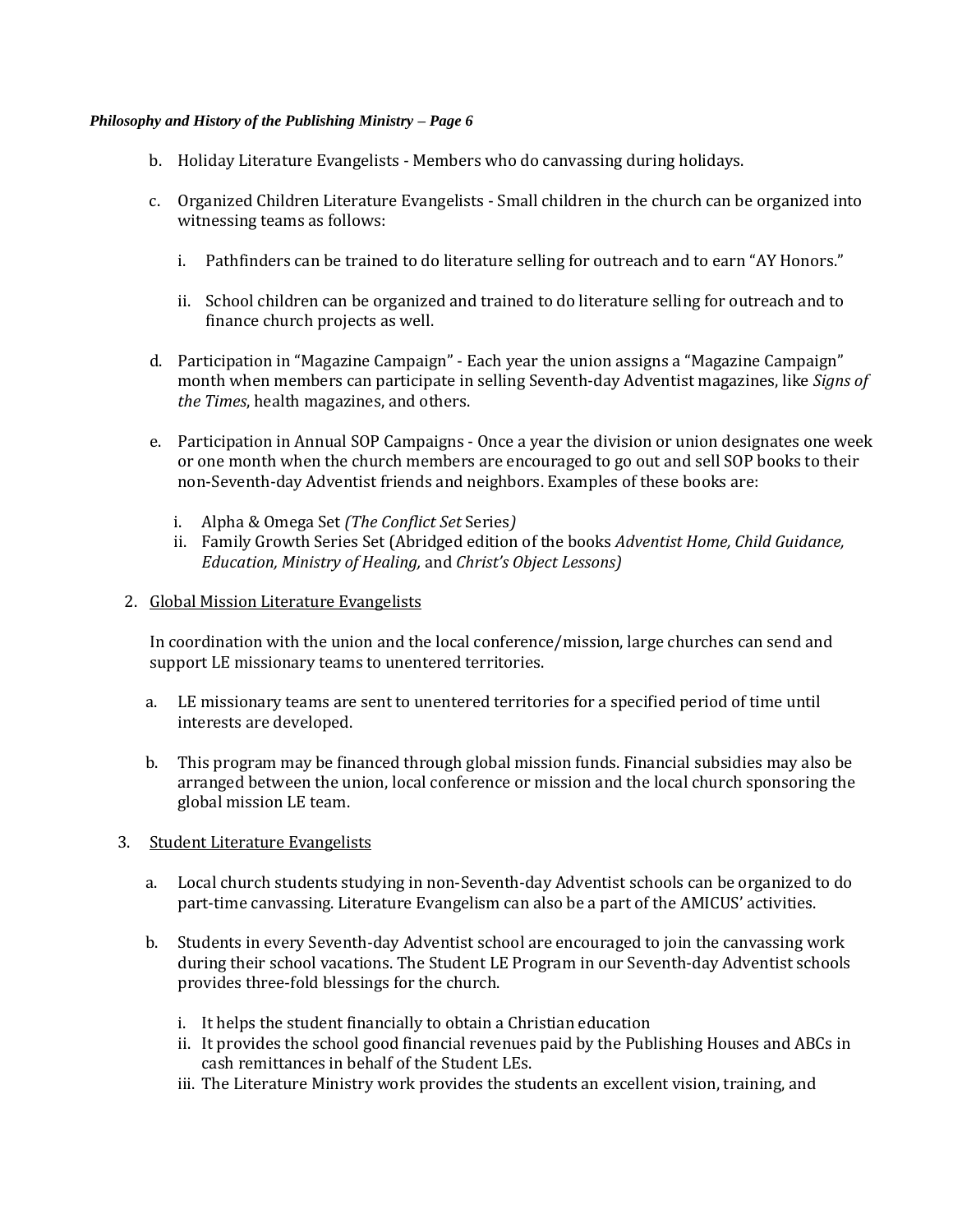experience for personal evangelism.

- c. Many of our Seventh-day Adventist schools (universities, colleges, and academies) have organized the Student LE Club or Student Association of Literature Evangelists (SALE) inside their campuses to coordinate this Student LE Program.
- d. Encourage out-of-school youth in the church to join any student literature evangelism program with the aim of earning money toward attending our Seventh-day Adventist schools.

## 4. Regular Part-time Literature Evangelists

- a. Church members are encouraged to engage in part-time Literature Evangelism under the coordination of the Church Literature Ministry Leader (Coordinator) and the Literature Ministry Council. The church needs more part-time literature evangelists.
- b. The Publishing Ministries Departments of the union and the local conference or mission shall be in charge of providing the necessary training to these church members who are working as part-time LEs.
- c. Part-time LEs can form themselves into teams. Each "team" shall be composed of at least two members. A definite territory shall be assigned to each team for better territorial coordination and coverage.
- d. While having a house-to-house visit, the following outreach or witnessing activities can be accomplished by the teams:
	- i. Sell small religious books, health books, and magazines
	- ii. Give free tracts or literature
	- iii. Enrollment to the Voice of Prophecy
	- iv. Invite people to attend church services
	- v. Offer prayers for the people
	- vi. Develop interest for Bible studies
- e. The church publishing director shall coordinate with the local conference/mission Publishing Department, ABC/HHES office, and the Personal Ministries Department for literature supplies.
- 5. Full-Time (Career) Literature Evangelists

The church has its doors open to welcome any member who will devote his or her life, time, and talents to full-time Literature Evangelism. The local Church Board is encouraged to recommend names to the local conference or mission publishing committee, who are fit for the literature ministry.

Full-time literature evangelists are self-supporting workers of the Seventh-day Adventist Church who derive their income from commission through the sale of literature and products approved by the denomination.